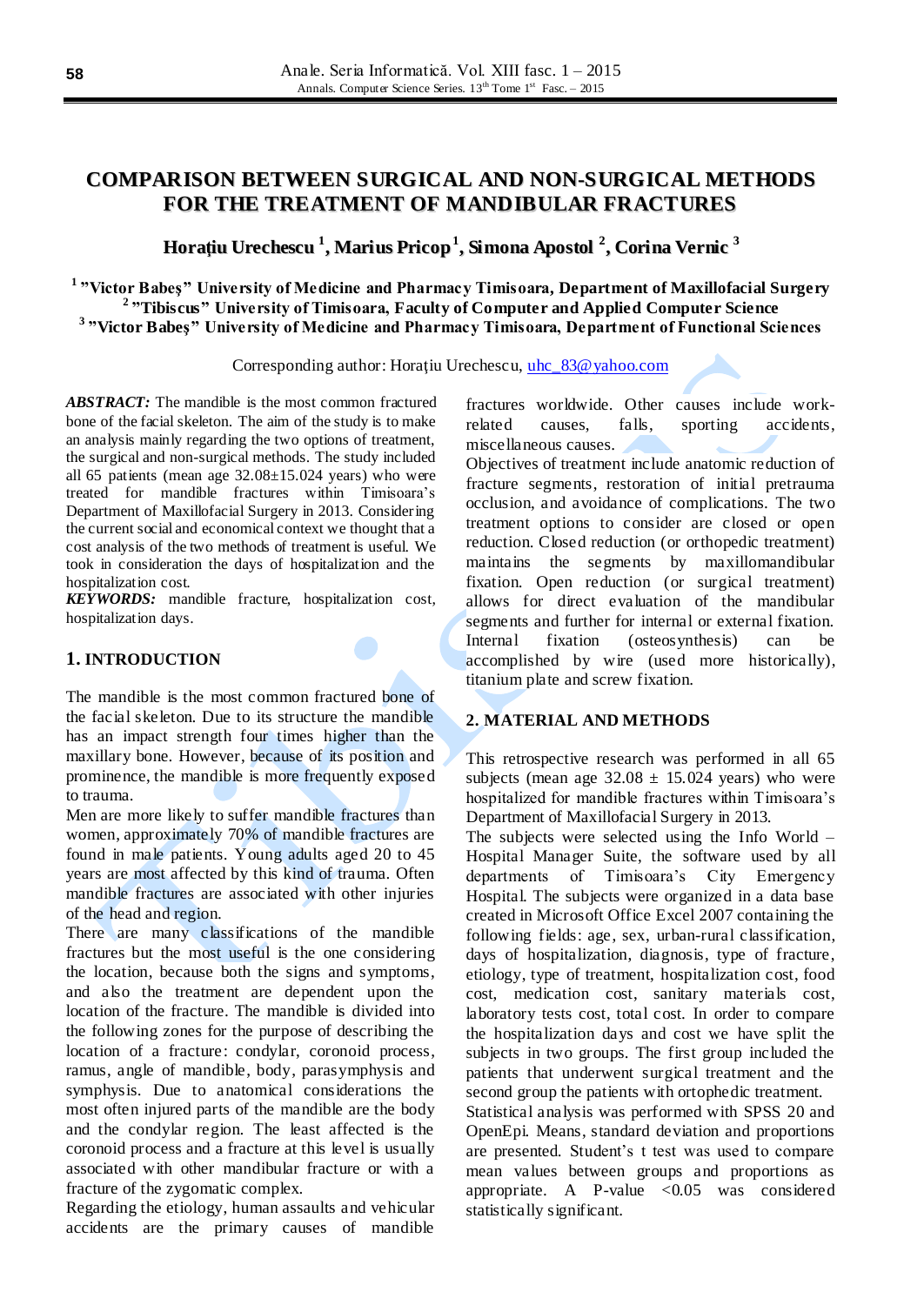### **3. RESULTS**

Within the 65 patients, 5 (7.7%) were women and 60 (93.3%) were men as shown in Table 1. This confirms the data found in literature reporting the incidence of mandible fracture as being higher in men compared to women.

34 patients (52.3%) were from urban areas and 31 (47.7%) were rural patients.

**Table 1. Sex distribution of the patients**

| <b>Sex</b> |       |           |                  |         |            |  |  |  |
|------------|-------|-----------|------------------|---------|------------|--|--|--|
|            |       | Frequency | Valid<br>Percent |         | Cumulative |  |  |  |
|            |       |           |                  | Percent | Percent    |  |  |  |
|            |       |           | 7.7              |         |            |  |  |  |
| Valid      |       | 60        | 92.3             | 92.     |            |  |  |  |
|            | 'otal | 65        |                  |         |            |  |  |  |

The subjects were aged 7 to 87 years; mean age was  $32.08 \pm 15.024$ . (Table 2) Regarding the distribution on life decades, the most affected were the patients aged 21 to 30 years (20%, n=13). The majority of patients were aged 11 to 50 years  $(86.15\%, n=56)$  as shown in Figure 1.

**Table 2. Age distribution of the patients**

|                |         | Age    |
|----------------|---------|--------|
| N              | Valid   | 65     |
|                | Missing |        |
| Mean           |         | 32.08  |
| Std. Deviation |         | 15.024 |
| Minimum        |         |        |
| Maximum        |         |        |
|                |         |        |



**Fig.1. Patients distribution by life decades**

The research confirms the data from the literature regarding the etiology of the mandible fractures. The main cause of injury is represented by the human assaults (87.7%, n=48), followed by vehicular accidents  $(10.8\%, n=7)$ , falls  $(9.3\%, n=6)$ , animal assaults (1.5%, n=1) and pathologic fracture (1.5%, n=1). (Table 3)

When analyzing etiology reported to age we observe that the number of human assaults is higher amoung

subjects aged 11 to 40 years (n=38) with a maximum (n=21) for subjects aged 21 to 30 years. Also, from a total of 48 human assaults included in the present research, 45 were suffered by men and only 3 by women.

|  |  | Table 3. Patient distribution by etiology |  |  |
|--|--|-------------------------------------------|--|--|
|--|--|-------------------------------------------|--|--|

| <b>Etiology</b> |            |           |         |         |            |  |  |  |  |
|-----------------|------------|-----------|---------|---------|------------|--|--|--|--|
|                 |            | Frequency | Percent | Valid   | Cumulative |  |  |  |  |
|                 |            |           |         | Percent | Percent    |  |  |  |  |
|                 | Work-      |           |         |         |            |  |  |  |  |
|                 | related    | 2         | 3.1     | 3.1     | 3.1        |  |  |  |  |
|                 | causes     |           |         |         |            |  |  |  |  |
|                 | Vehicular  | 7         | 10.8    | 10,8    | 13.8       |  |  |  |  |
|                 | accidents  |           |         |         |            |  |  |  |  |
|                 | Human      | 48        | 73,9    | 73,9    | 87.7       |  |  |  |  |
| Valid           | assaults   |           |         |         |            |  |  |  |  |
|                 | Falls      | 6         | 9,3     | 9,3     | 97         |  |  |  |  |
|                 | Pathologic | 1         | 1.5     | 1.5     | 98.5       |  |  |  |  |
|                 | fracture   |           |         |         |            |  |  |  |  |
|                 | Animal     | 1         | 1.5     | 1.5     | 100.0      |  |  |  |  |
|                 | assaults   |           |         |         |            |  |  |  |  |
|                 | Total      | 65        | 100.0   | 100.0   |            |  |  |  |  |

Regarding the type of treatment that was conducted, 56.9% (n=37) of the subjects underwent surgical treatment, 40% (n=26) ortophedic treatment, 1.5%  $(n=1)$  no treatment was necessary and in case of 1.5 (n=1) the treatment proposed was refused by the patient. (Table 4)

|  |  |  |  | Tabel 4. Type of treatment |  |
|--|--|--|--|----------------------------|--|
|--|--|--|--|----------------------------|--|

| <b>Treatment</b> |                                             |    |       |         |         |  |  |  |
|------------------|---------------------------------------------|----|-------|---------|---------|--|--|--|
|                  | Valid<br>Cumulative<br>Percent<br>Frequency |    |       |         |         |  |  |  |
|                  |                                             |    |       | Percent | Percent |  |  |  |
|                  | Surgical                                    | 37 | 56,9  | 56,9    | 56.9    |  |  |  |
| Valid            | No tratment                                 |    | 1.5   | 1.5     | 58.5    |  |  |  |
|                  | Treatment<br>unnecess ary                   |    | 1.5   | 1.5     | 60.0    |  |  |  |
|                  | Ortophedic                                  | 26 | 40    | 40      | 100.0   |  |  |  |
|                  | Total                                       | 65 | 100.0 | 100.0   |         |  |  |  |

All patients included in the present research were hospitalized within Timisoara's Department of Maxillofacial Surgery. The number of hospitalization days varied from 1 to 20 days (mean  $5.54\pm3.523$ ). (Tabel 5) Statisticaly the most common number of hospitalization days was  $3(16.9\%, n=11)$ .

**Tabel 5. Hospitalization days**

| <b>Hospitalization days</b> |         |       |  |  |  |
|-----------------------------|---------|-------|--|--|--|
| N                           | Valid   |       |  |  |  |
|                             | Missing |       |  |  |  |
| Mean                        |         | 5.54  |  |  |  |
| Std. Deviation              |         | 3.523 |  |  |  |
| Minimum                     |         |       |  |  |  |
| Maximum                     |         |       |  |  |  |

In order to compare the hospitalization days and cost we have split the subjects in two groups. The first group included 37 patients that underwent surgical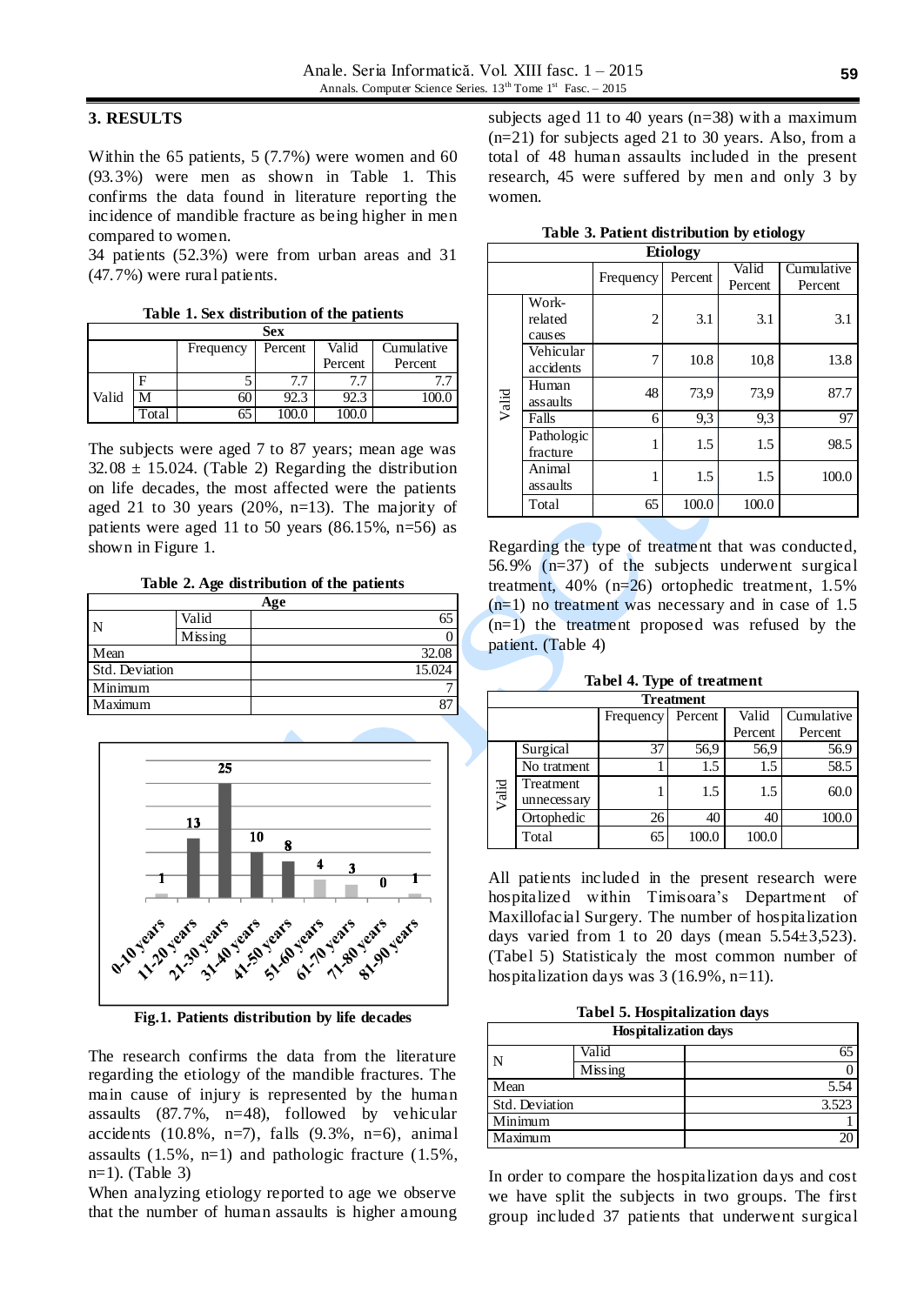treatment (Table 6) and the second group included 26 patients with ortophedic treatment (Table 7).

When analyzing the first group of the patients that underwent surgical treatment the mean of hospitalization days was  $7.51\pm3.185$ . The minimum number of hospitalization days was 3 and the maximum number was 20.

The mean of hospitalization cost was 1877.05  $\pm$ 827.961 RON, with minimum of 678 RON and a maximum of 4896 RON.

The mean of food cost was  $34.678 \pm 15.5231$  RON, with a minimum of 9.4 RON and a maximum of 94 RON.

The mean of medication cost was 402.78595±219.514783. The mean of sanitary materials cost was 54.1330±26.46061 RON.

Laboratory tests were necessary only for 27 of the 37 subjects that underwent surgical treatment and the mean cost was 76.0926±71.42575 RON.

The mean of total cost regarding the subjects that underwent surgical treatment was 2396.51649±1026.084154. The minimum cost was 1154.527 RON and the maximum cost was 6354.453.In case of the second group, that of the patients who underwent surgical treatment, the mean of hospitalization days was  $3\pm 1.897$ . The minimum number of hospitalization days was 1 and the maximum number was 8.

The mean of hospitalization cost was 819±517.981 RON, with minimum of 273 RON and a maximum of 2184 RON.

The mean of food cost was 14.158±8.9225 RON. The mean of medication cost was 51.20212±37.180333. The mean of sanitary materials cost was 14.7284±14.97377 RON.

Laboratory tests were necessary only for 4 out of the 26 subjects that underwent ortophedic treatment and the mean cost was  $50.1575 \pm 27.07663$  RON.

| Table 6. Group 1 - Subjects that underwent surgical treatment |  |
|---------------------------------------------------------------|--|
|                                                               |  |

|             | <b>Surgical treatment</b> |                 |                 |         |            |                |            |             |
|-------------|---------------------------|-----------------|-----------------|---------|------------|----------------|------------|-------------|
|             |                           | Hospitalization | Hospitalization | Food    | Medication | Sanitary       | Laboratory | Total       |
|             |                           | days            | cost            | cost    | cost       | materials cost | tests cost | cost        |
|             |                           |                 | (RON)           | (RON)   | (RON)      | (RON)          | (RON)      | (RON)       |
| $\mathbf N$ | Valid                     | 37              | 37              | 37      | 37         | 37             | 27         | 37          |
|             | Missing                   |                 |                 |         |            |                | 10         |             |
| Mean        |                           | 7.51            | 1877.05         | 34.678  | 402.78595  | 54.1330        | 76.0926    | 2396.51649  |
|             | Std. Deviation            | 3.185           | 827.961         | 15.5231 | 219.514783 | 26.46061       | 71.42575   | 1026.084154 |
| Minimum     |                           |                 | 678             | 9.4     | 70.904     | 6.48           | 13.06      | 1154.527    |
| Maximum     |                           | 20              | 4896            | 94.0    | 1186.914   | 118.81         | 421.79     | 6356.453    |

**Table 7. Group 2 - Subjects that underwent ortophedic treatment**

|         | <b>Ortophedic treatment</b> |                 |                 |        |            |                |            |            |
|---------|-----------------------------|-----------------|-----------------|--------|------------|----------------|------------|------------|
|         |                             | Hospitalization | Hospitalization | Food   | Medication | Sanitary       | Laboratory | Total      |
|         |                             | days            | cost            | cost   | cost       | materials cost | tests cost | cost       |
|         |                             |                 | (RON)           | (RON)  | (RON))     | (RON)          | (RON       | (RON)      |
|         | Valid                       | 26              | 26              | 26     | 25         | 25             |            | 26         |
| N       | Missing                     |                 |                 |        |            |                | 22         |            |
| Mean    |                             | 3.00            | 819.00          | 14.158 | 51.20212   | 14.7284        | 50.1575    | 899.20127  |
|         | Std. Deviation              | 1.897           | 517.981         | 8.9225 | 37.180333  | 14.97377       | 27.07663   | 557.257163 |
| Minimum |                             |                 | 273             | 4.7    | 3.640      | .45            | 11.46      | 288.169    |
| Maximum |                             | 8               | 2184            | 37.6   | 123.036    | 47.93          | 68.87      | 2355.142   |

|                            | <b>Statistics</b>                        |                                   |         |              |  |  |  |  |  |
|----------------------------|------------------------------------------|-----------------------------------|---------|--------------|--|--|--|--|--|
|                            | Surgical treatment                       | Ortophedic treatment              | n       | Significance |  |  |  |  |  |
| Hospitalization<br>days    | $7.51 \pm 3.185$ (n=37)                  | $3.00 \pm 1.897$ (n=26)           | < 0.001 | ES           |  |  |  |  |  |
| Hospitalization<br>cost    | $1877.05 \pm 827.961$ (n=37)             | $819.00 \pm 517.981$ (n=26)       | < 0.001 | ES           |  |  |  |  |  |
| Food cost                  | $34.678 \pm 15.5231$ (n=37)              | $14.158 \pm 8.9225$ (n=26)        | < 0.001 | ES           |  |  |  |  |  |
| Medication<br>cost         | $402.78595 \pm 219.514783$ (n=37)        | $51.20212 \pm 37.180333$ (n=25)   | < 0.001 | ES           |  |  |  |  |  |
| Sanitary<br>materials cost | $54.1330 \pm 26.46061$ (n=37)            | $14.7284 \pm 14.97377$ (n=25)     | < 0.001 | ES           |  |  |  |  |  |
| Laboratory<br>tests cost   | $76.0926 \pm 71.42575$ (n=27)            | 50.1575 $\pm$ 27.07663 (n=4)      | 0.04962 | S            |  |  |  |  |  |
| Total cost                 | $2396.51649 \pm 1026.084154$<br>$(n=37)$ | $899.20127 \pm 557.257163$ (n=26) | < 0.001 | ES           |  |  |  |  |  |